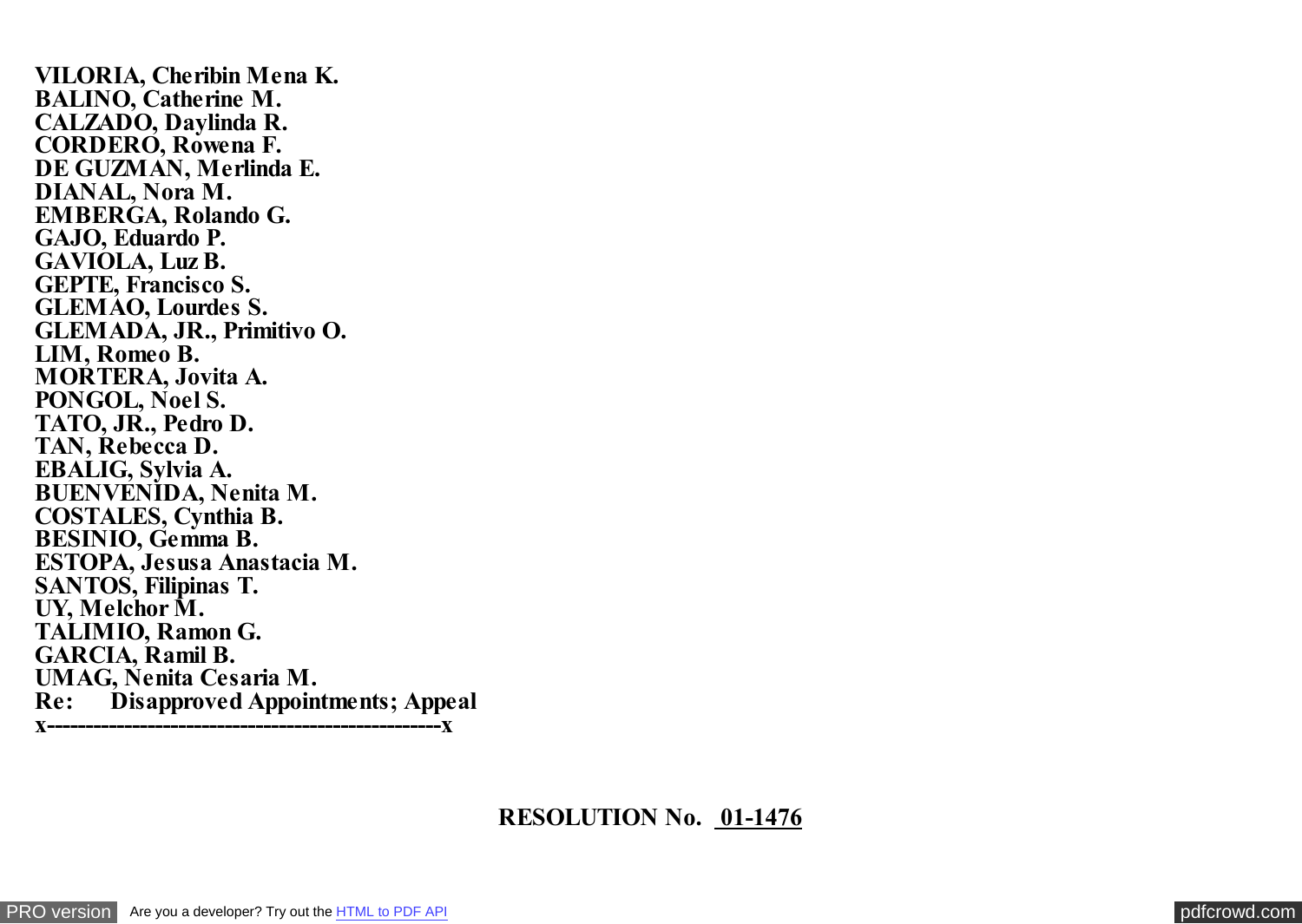Former Mayor Rodel M. Manara of Cotabato City appeals the decision of the Civil Service Commission-Cotabato Field Office, same city, disapproving the appointments of the following persons as herein below indicated:

| <b>Name of Appointees</b>                                                   | Date of       | <b>Position</b>                               |        | <b>Office</b>           |              |  |
|-----------------------------------------------------------------------------|---------------|-----------------------------------------------|--------|-------------------------|--------------|--|
|                                                                             | Appointment   |                                               |        |                         |              |  |
| TAN, Rebecca D.                                                             | June 18, 2001 | <b>Revenue Collection Clerk I Treasurer</b>   |        |                         |              |  |
| EBALIG, Sylvia A.                                                           | June 18, 2001 | Utility Worker II                             |        | -same-                  |              |  |
| SANTOS, Filipinas T. June 18, 2001<br>Revenue Collection Clerk II<br>-same- |               |                                               |        |                         |              |  |
| GLIMADA, JR., Primitivo O.                                                  | June 13, 2001 | City Gov't. Dept. Head I                      |        | City Accounting         |              |  |
| <b>Audit Services</b>                                                       |               |                                               |        |                         | and Internal |  |
|                                                                             |               |                                               |        |                         |              |  |
| LIM, Romeo B.                                                               | June 15, 2001 | City Gov't. Asst. Dept. Head I                |        | -same-                  |              |  |
| GEPTE, Francisco S.                                                         | June 15, 2001 | Management and Audit<br>Analyst <sub>IV</sub> |        | -same-                  |              |  |
| MORTERA, Jovita A. June 15, 2001                                            |               | Management and Audit                          | -same- |                         |              |  |
|                                                                             |               | Analyst III                                   |        |                         |              |  |
| PONGOL, Noel S.                                                             | May 28, 2001  | Management and Audit<br>Analyst II            |        | -same-                  |              |  |
| BALINO, Catherine M.                                                        | June 15, 2001 | Management and Audit                          |        | -same-                  |              |  |
|                                                                             |               | Analyst II                                    |        |                         |              |  |
| GAVIOLA, Luz B.                                                             | June 15, 2001 | Management and Audit                          |        | -same-                  |              |  |
|                                                                             |               | Analyst I                                     |        |                         |              |  |
| BESINIO, Gemma B.                                                           | June 18, 2001 | <b>Accounting Clerk II</b>                    | -same- |                         |              |  |
| CORDERO, Rowena F.                                                          | June 15, 2001 | Fiscal Examiner I                             | -same- |                         |              |  |
| COSTALES, Cynthia B.                                                        | June 13, 2001 | City Gov't. Asst. Dept. Head I                |        | Legal Services          |              |  |
| VILORIA, Cheribin Mena K.                                                   | May 16, 2001  | Administrative Officer IV                     |        | Social Welfare          |              |  |
|                                                                             |               |                                               |        | Development             |              |  |
| Services                                                                    |               |                                               |        |                         |              |  |
| DIANAL, Nora M.                                                             | June 5, 2001  | Social Welfare Officer III                    |        | -same-                  |              |  |
| EMBERGA, Rolando G.                                                         | June 5, 2001  | Social Welfare Officer I                      |        | -same-                  |              |  |
| CALZADO, Daylinda R.                                                        | June 5, 2001  | Day Care Worker II                            |        | -same-                  |              |  |
| BUENVENIDA, Nenita M.                                                       | June 18, 2001 | Day Care Worker I                             |        | -same-                  |              |  |
| ESTOPA, Jesusa Anastacia M June 18, 2001                                    |               | Nursing Attendant I                           |        | <b>Health Services</b>  |              |  |
| DE GUZMAN, Merlinda E.                                                      | June 1, 2001  | Records Officer IV                            |        | <b>General Services</b> |              |  |
| GAJO, Eduardo P.                                                            | May 25, 2001  | Supply Officer IV                             |        | -same-                  |              |  |

[PRO version](http://pdfcrowd.com/customize/) Are you a developer? Try out th[e HTML to PDF API](http://pdfcrowd.com/html-to-pdf-api/?ref=pdf) contract the CHTML of PDF API [pdfcrowd.com](http://pdfcrowd.com)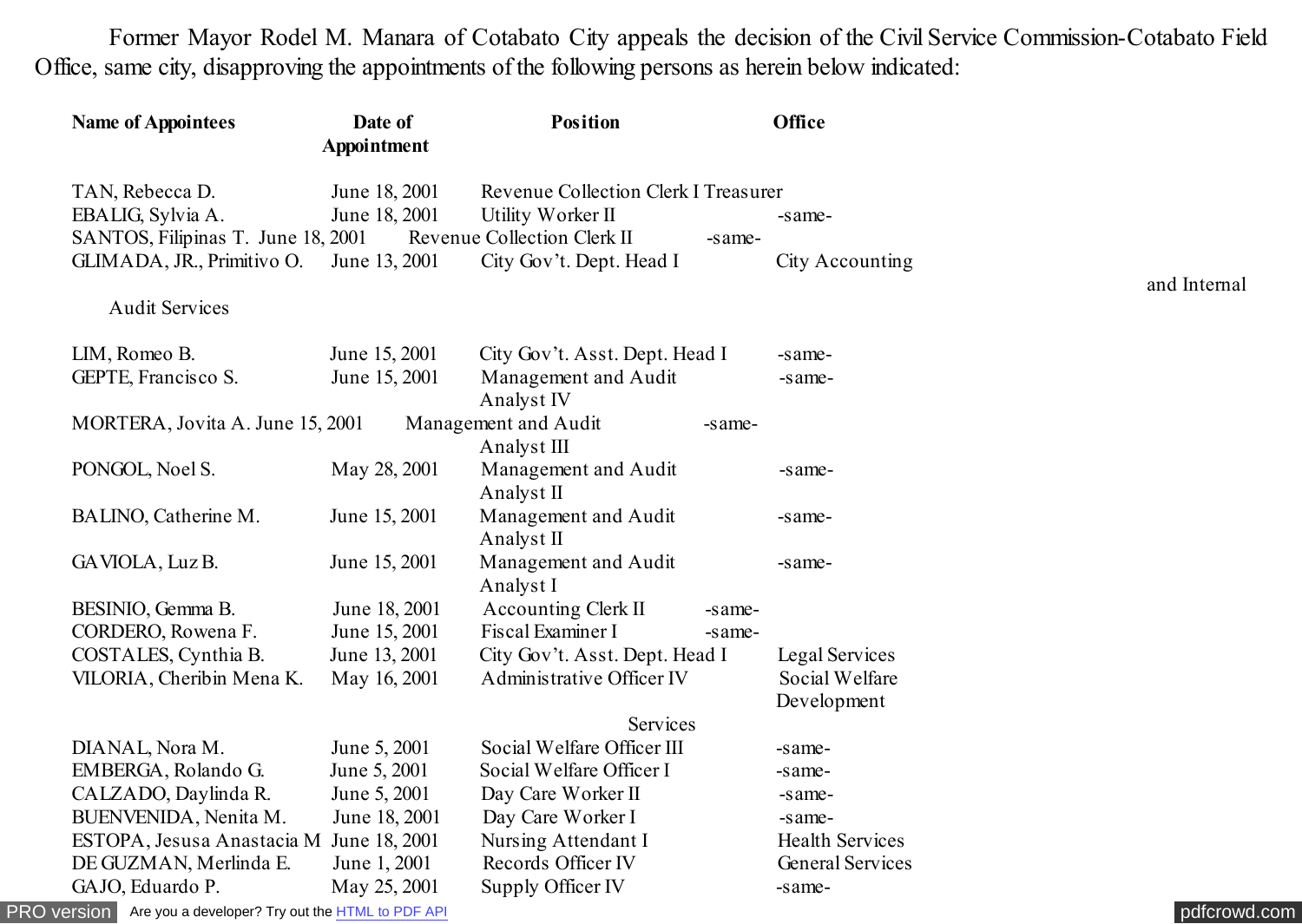| TATO, JR., Pedro D. June 13, 2001                        |               | Supply Officer III | -same-           |
|----------------------------------------------------------|---------------|--------------------|------------------|
| UMAG, Nenita Cesaria M. June 27, 2001 Record Officer III |               |                    | -same-           |
| GLEMAO, Lourdes S. June 13, 2001                         |               | Supply Officer I   | -same-           |
| TALIMIO, Ramon G. June 27, 2001                          |               | Clerk II           | -same-           |
| UY, Melchor M.                                           | June 22, 2001 | Welder I           | City Engineering |
| GARCIA, Ramil B.                                         | June 26, 2001 | Painter I          | -same-           |

Pertinent portions of the appeal read, as follows:

 *"This is to appeal the action of the Commission on the appointments of several employees in the different offices of the City Government of Cotabato which were disapproved in violation of Item 3 par. a, c & d of CSC Resolution No. 01-0988 dated June 4, 2001.*

 *"We do not question the Civil Service Commission in exercising its power to prescribe, amend and enforce Civil Service Laws and rules as long as it does (sic) go beyond the provisions of the law that it implements nor curtail or diminish the power and right given by law and/or the constitution to elected officials. The law granted duly elected local officials the power to appoint and CSC by resolution could not remove or restrict this power.*

*x x x*

 *"CSC Resolution No. 01-0988 cannot prevail over a Congressional enactment particularly the Local Government Code of 1991 (Republic Act No. 7160)...*

 *"No provision in the constitution that states that outgoing local chief executives are prohibited from making appointments or exercise their rights to appoint after election. In issuing CSC Resolution No. 010988, CSC with due respect, went beyond what the Constitution (Sec. 15, Art. VII) mandates, CSC erroneously premised that the prohibition (rationale) that applies to the President regarding making appointments two (2) months immediately before the next presidential election is likewise applicable to outgoing local chief executives. It is*

*very clear that only the President is prohibited from making appointments for a given period of time. To interpret the meaning of the provisions of the constitution and law and to whom it is also applicable other*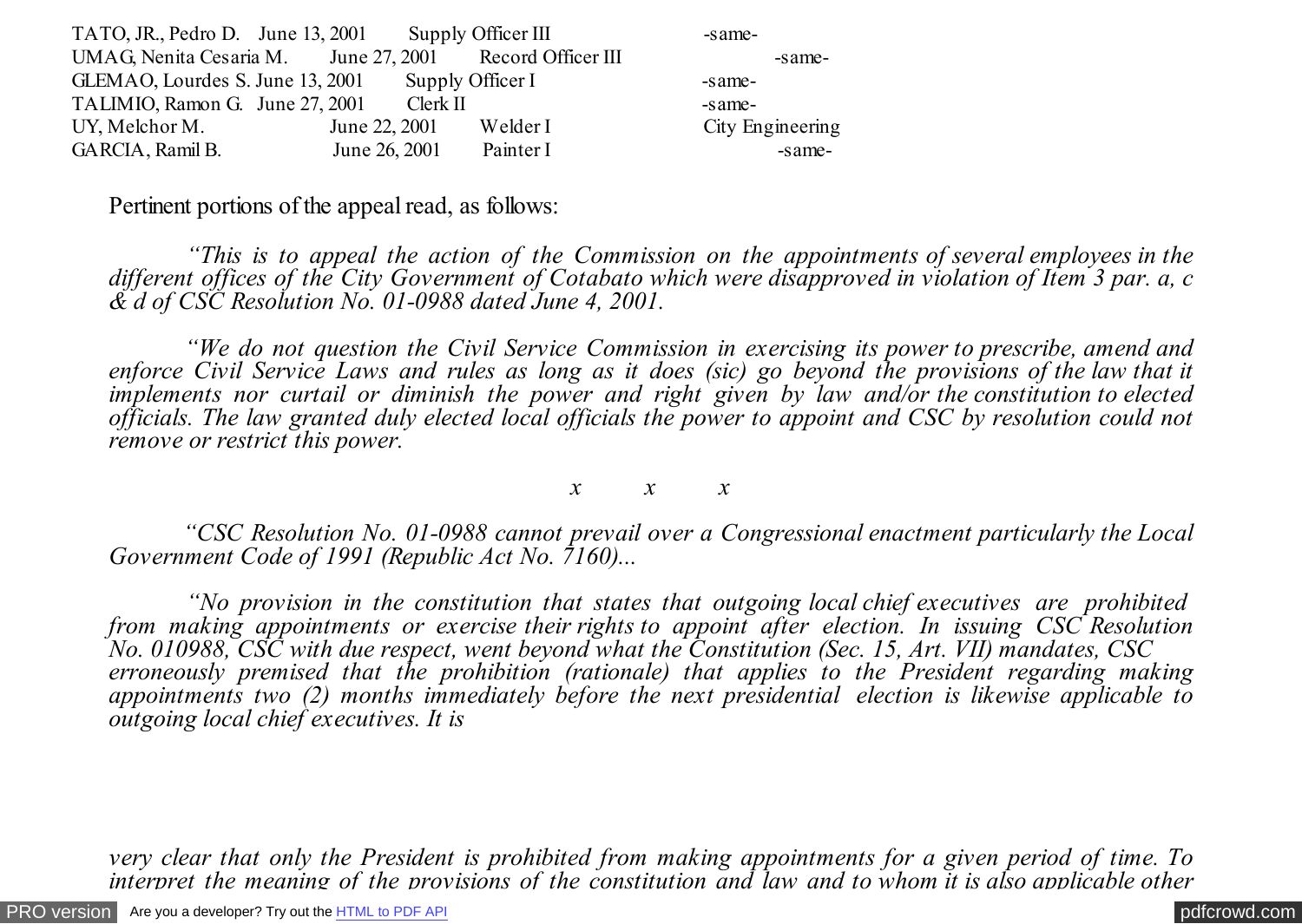*interpret the meaning of the provisions of the constitution and law and to whom it is also applicable other than those mentioned by it is not within the power of the CSC. If the framers of the 1987 Constitution intended such prohibition to apply as well to local chief executive, then such intent should have been expressly indicated in the Constitution; such intent cannot be arbitrarily inferred. When the law is clear there is no room for its interpretation but only application.*

 *"The third paragraph of CSC Resolution 010988, posits that it was issued to prevent 'animosities between the outgoing and incoming officials'. Clearly a scenario is theoretical and speculative and the CSC cannot arbitrarily presume the existence of such animosities.*

 *"The terms of local chief executives are fixed by law. For the entire duration of that term, unless expressly restrained by law, a chief executive enjoys the full powers of his office. These powers cannot be cut short or diminished without lawful basis."*

*x x x*

 Viloria *et al*., were appointed by Former Mayor Rodel M. Manara between May 16, 2001 or two months before the expiration of his term and June 26, 2001. The nature of appointment of Viloria, Balino, Calzado, Cordero, De Guzman, Dianal, Emberga, Gajo, Gaviola, Gepte, Glemao, Glimada, Jr., Lim, Mortera, Pongol, Tato, Jr., Tan and Umag is promotional. In the case of Ebalig, Besinio, Estopa, Santos, Uy, Talimio and Garcia, the nature of their appointment is original. Buenvenida's nature of appointment on the other hand is re-employment and Costales' is transfer. Except for Costales who was issued a temporary appointment, all the appointees abovestated were issued appointments under permanent status. When these appointments were submitted to the Cotabato City Field Office for attestation, they were disapproved on the following grounds: (a) the appointment has not gone through the regular screening by the Personnel Selection Board (PSB) before the prohibited period on the issuance of appointments as shown by the PSB report or minutes of its meeting; (b) there is no need to fill up the vacancy immediately in order not to prejudice public service and/or endanger public safety; and (c) that the appointments are among those mass appointments issued after the elections.

There are two issues involved in this case:

1. Was the appeal on the disapproval of the subject appointments properly lodged with the Commission Proper; and

 2. Whether the issuance by the CSC of Resolution No. 01-0988 conflicts with the provision of the Local Government Code of 1991.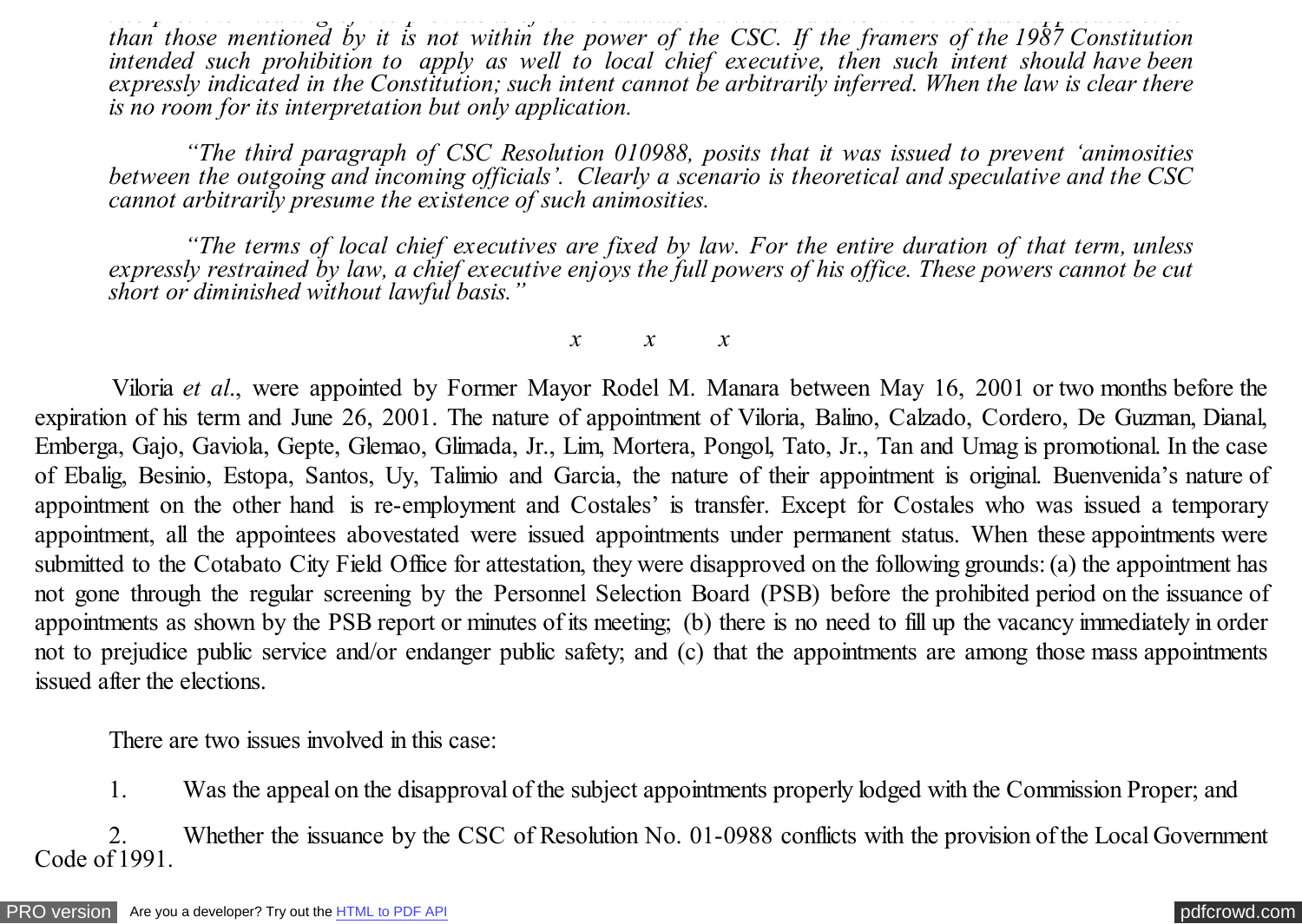As to the first issue, while the decision of the Civil Service Commission-Cotabato Field Office disapproving the appointments of Viloria *et al*., must first be brought on appeal to the Civil Service Commission Regional Office No. XII, Cotabato City, which has jurisdiction over the said Field Office pursuant to **Section 6 (B), Rule I of the Uniform Rules on Administrative Cases in the Civil Service** (**CSC Resolution No. 99-1936**) which states:

 *"Section 6. Jurisdiction of Civil Service Regional Offices. – The Civil Service Regional Offices shall have jurisdiction over the following cases:*

*x x x*

- *"B. Non-disciplinary*
- *`1. Disapproval of appointments brought before it on appeal;"*

and in accordance with the principle of exhaustion of administrative remedies, since the CSC Cotabato Field Office did not object to the appellant's direct recourse to the Commission Proper and in fact manifested in a letter dated June 28, 2001 that the issue can be resolved only by the Commission Proper, the Commission is constrained to resolve the same promptly. The Supreme Court, in the case of**Eastern Shipping Lines, Inc. vs. POEA (166 SCRA 533)** made a pronouncement that:

 *"Ordinarily, the decisions of the POEA should first be appealed to the National Labor Relations Commission, on the theory inter alia that the agency should be given an opportunity to correct the errors, if* any, of its subordinates. This case comes under one of the exceptions, however, as the questions the *petitioner is raising are essentially questions of law. Moreover, the private respondent herself has not objected to the petitioner's direct resort to this Court, observing that the usual procedure would delay the disposition of the case to her prejudice."*

As to the second issue, **CSC Resolution No. 01-0988 dated June 4, 2001** reads in part, as follows:

 *"1. The validity of an appointment issued immediately before or after the elections by outgoing local chief executives is to be determined on the basis of the nature, character and merit of the individual appointment and the particular circumstances surrounding the same.*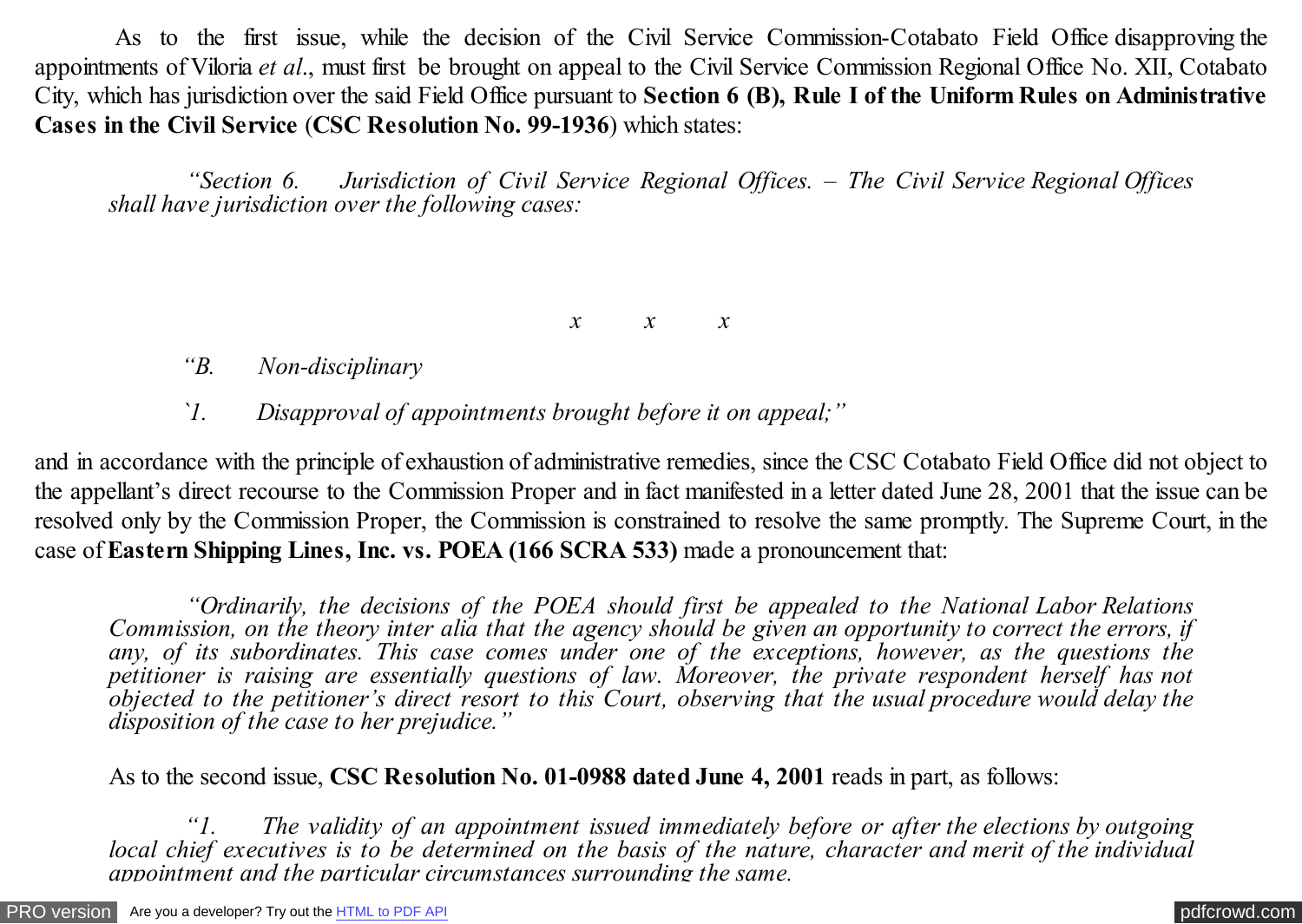*appointment and the particular circumstances surrounding the same.*

*x x x*

 *"3. All appointments, whether original, transfer, reemployment, reappointment, promotion or demotion, except in cases of renewal and reinstatement, regardless of status, which are issued AFTER the elections, regardless of their dates of effectivity and/or date of receipt by the Commission, including its Regional or Field Offices, of said appointments or the Report of Personnel Actions (ROPA), as the case may be, shall be disapproved unless the following requisites concur relative to their issuance:*

*`a) The appointment has gone through the regular screening by the Personnel Selection Board (PSB) before the prohibited period on the issuance of appointments as shown by the PSB report of minutes of its meeting;*

*`b) That the appointee is qualified;*

*`c) There is a need to fill up the vacancy immediately in order not to prejudice public service and/or endanger public safety;*

*`d) That the appointment is not one of those mass appointments issued after the elections.'*

*"4. The term 'mass appointments' refers to those issued in bulk or in large number after the elections by an outgoing local chief executive and there is no apparent need for their immediate issuance."*

 Although there is no provision in the Local Government Code of 1991 (R. A. No. 7160) or in the Administrative Code of 1987 (E. O. No. 292) relative to midnight appointments, the Commission, in issuing CSC Resolution No. 01-0988, ratiocinated that the rationale on the prohibition of the issuance of 'midnight appointments' by the President of the Philippines as found in the 1987 Constitution is applicable to appointments extended by outgoing local chief executives immediately after the election.

The allegation of Manara that the CSC cannot amend, through a resolution the Local Government Code of 1991 which is a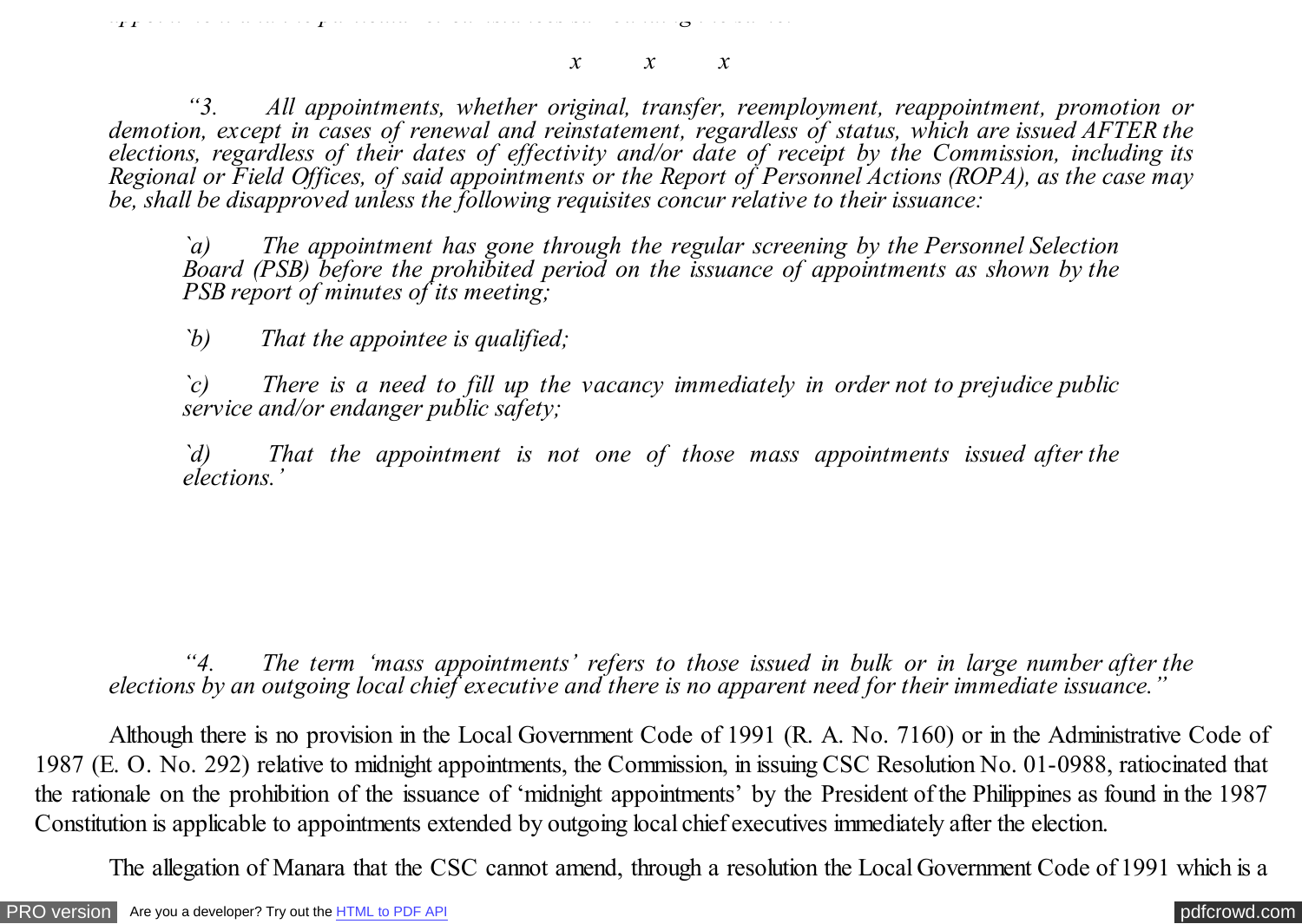statute is valid. However, Sections 2, 5 and 455 of said law do not give the local chief executive (Manara in this case) the absolute authority to appoint any person who lacks the qualifications for the position or is absolutely or relatively disqualified to assume office. It must likewise be pointed out that Manara's power of appointment is still subject to Civil Service laws, rules and regulations. Moreover, the power of the CSC to review the appointments of the appointing authority is sanctioned by the Administrative Code of 1987 which is also a statute.

With respect to the case of Costales whose nature of appointment was transfer, such appointment is covered by the **Prohibition Against Transfer or Detail and Issuance of Appointments in connection with the May 14, 2001 National Elections, CSC Resolution No. 01-0487 dated February 21, 2001 (CSC Memorandum Circular No. 7, s. 2001)**, which states:

 *"I. The following personnel movement are prohibited within the period from January 2, 2001 (Tuesday) to June 13, 2001 (Wednesday):*

 *`The `transfer or detail' of officers and employees in the civil service.*

 *`The phrase `transfer or detail' shall be construed in general terms. Thus, any movement of an officer or an employee in the civil service from one agency to another or from one station or place of assignment to another within the same agency shall be prohibited. In this regard, the following personnel movement are also prohibited:*

- *`1. Reassignment*
- *`2. Secondment*
- *`3. Recall of detailed or reassigned employee"*

 The abovementioned CSC Resolution was promulgated in consonance with **COMELEC Resolution No. 3401 dated December 15, 2000,** pertinent portion of which states:

 *"Section. 1. Prohibited Acts. – (a) During the election period from January 2, 2001 until June 13, 2001, no public official shall make or cause any transfer/detail whatsoever of any officer or employee in the civil service, including public school teachers, or suspend elective provincial, city, municipal or barangay official, except upon prior written approval of the Commission (COMELEC)."*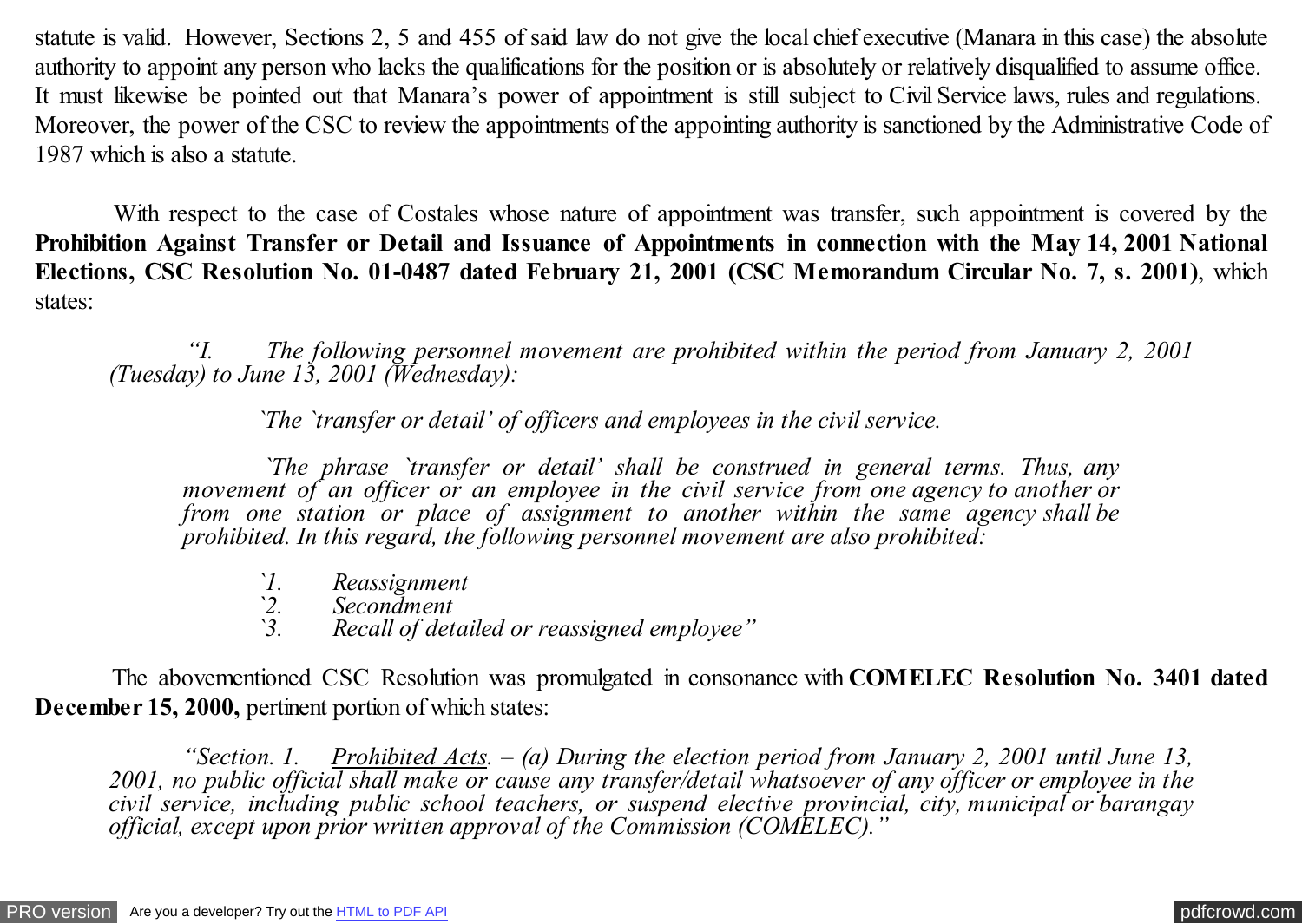Moreover, the Commission takes notice of the fact that incumbent Mayor Datu Muslimin G. Sema, in his letter dated July 16, 2001 which was received by the Commission on July 19, 2001, manifested the withdrawal of the appeal of his predecessor, former Mayor Manara, and further represented that the subject appointees were convinced of the reasonability of CSC Resolution No. 01-0988 dated June 4, 2001. The Supreme Court in the case of **Amberti vs. Court of Appeals, G. R. No. 79981, April 2, 1991**, declared that:

 *"...upon the withdrawal of a petition in a special civil action before the answer or comment thereto has been filed, the case shall stand as though no appeal has been taken, so that the judgment or order of the lower court being questioned becomes immediately final and executory. Thus, a resolution granting the withdrawal of such petition is with prejudice and petitioner is precluded from bringing a second action based on the same subject matter."*

 **WHEREFORE**, the appeal of former Mayor Rodel M. Manara of Cotabato City is hereby **DISMISSED**. The decision of Civil Service Commission Cotabato Field Office is AFFIRMED.

Quezon City, **September 5, 2001**

**(SIGNED) KARINA CONSTANTINO-DAVID** Chairman

**(O.B.) JOSE F. ERESTAIN, JR.** Commissioner

**(SIGNED) J. WALDEMAR V. VALMORES**

[PRO version](http://pdfcrowd.com/customize/) Are you a developer? Try out th[e HTML to PDF API](http://pdfcrowd.com/html-to-pdf-api/?ref=pdf) contract the CHTML of PDF API [pdfcrowd.com](http://pdfcrowd.com)